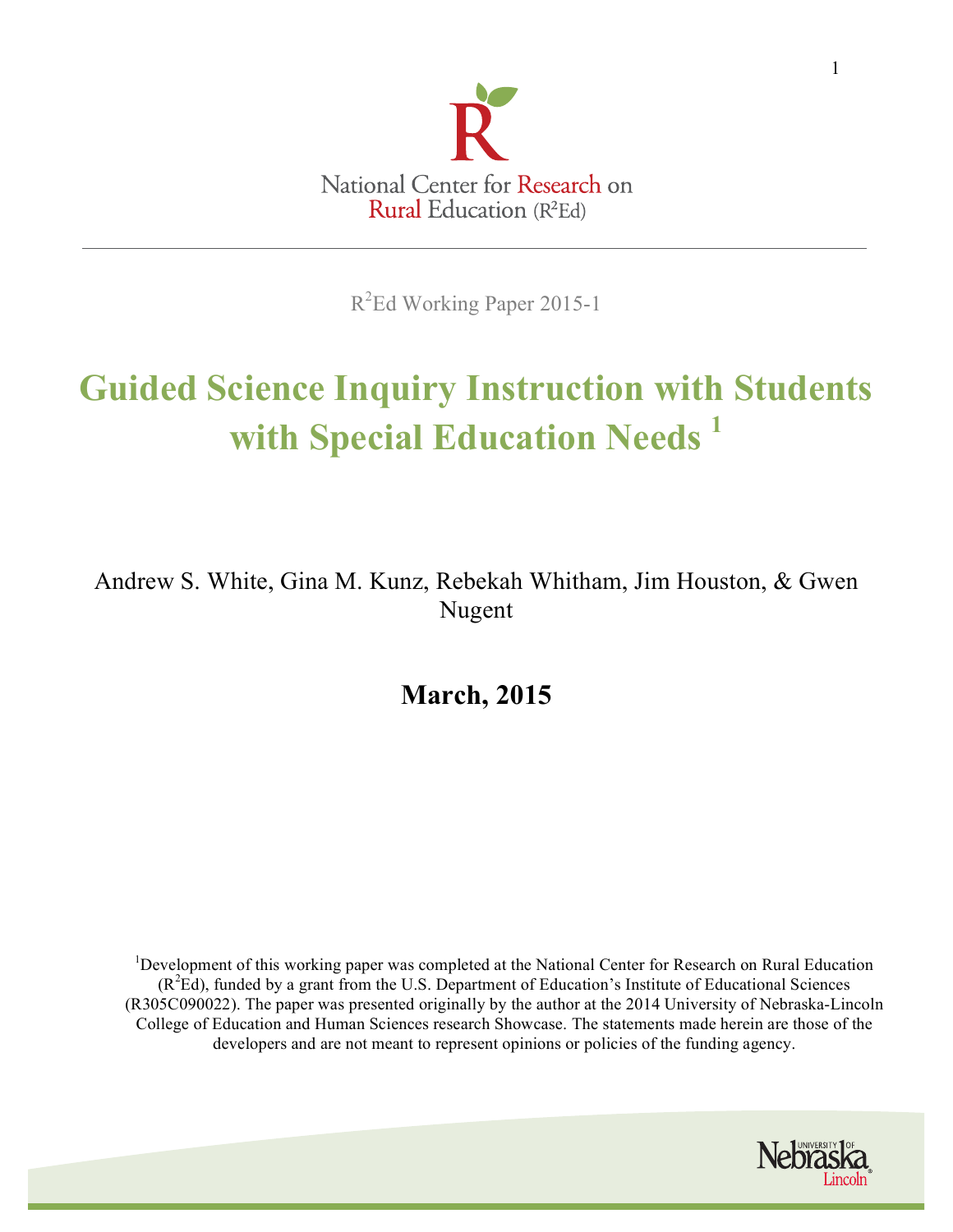# **R2 Ed working papers are available online at r2ed.unl.edu/resources\_workingpapers.shtml**

# **Recommended citation:**

White, A. S., Kunz, G. M., Whitham, R., Houston, J., & Nugent, G. (2015). Guided science inquiry instruction with students with special education needs.  $(R^2Ed$  Working Paper No. 2015-1). Retrieved from the National Center for Research on Rural Education: r2ed.unl.edu

> Copyright © 2015 by Andrew White, Gina Kunz, Rebekah Whitham, Jim Houston, and Gwen Nugent. All rights reserved.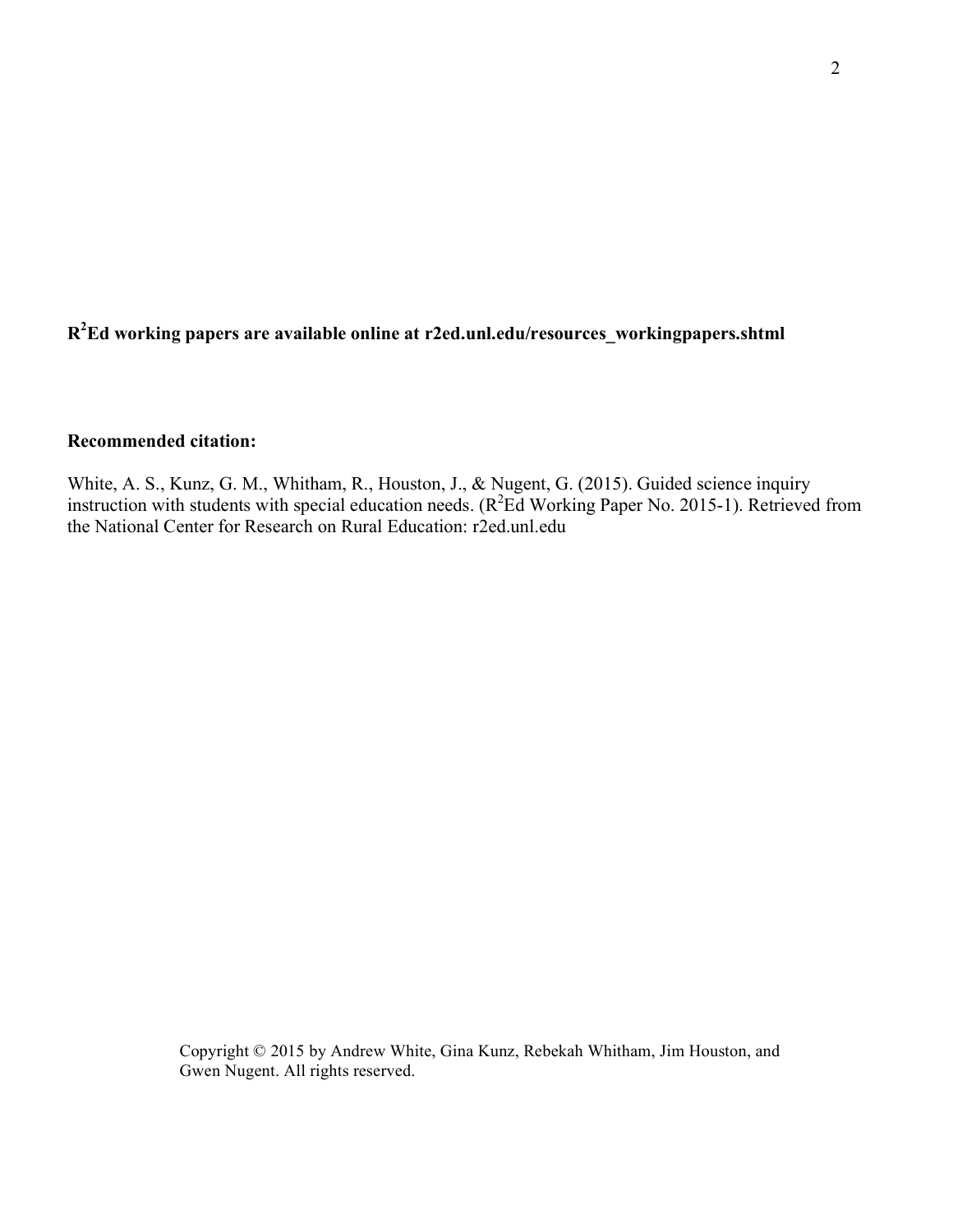### **Objectives**

National and state educational mandates require students achieve proficiency in not only science content, but also *science inquiry,* or those process skills associated with science (National Research Council, 2011; Next Generation Science Standards, 2013). Science inquiry instruction has been shown to improve student achievement and process skills (e.g., Llewellyn, 2002; Schroeder, Scott, Olson, Huang, & Lee, 2007; Minner, Levy, & Century, 2010).

Guided scientific inquiry is a student-centered, teacher-facilitated approach to science instruction where students are guided toward, but not directly presented, scientific concepts. Students are led by the teacher to develop the concept (Trowbridge, Bybee, & Powell, 2004). Guided science inquiry has been found effective in promoting student achievement (e.g., Wilson, Taylor, Kowalski, & Carlson, 2010). However, research has not yet specifically examined the value of guided scientific inquiry among students drawn from the special education population.

#### **Methods**

#### **Research Questions**

This study sought to answer two research questions. First, how did teachers involved in a study examining implementation of guided science inquiry qualitatively describe their experience implementing guided science inquiry among their students from special education populations? Second, did teachers find guided science inquiry effective to use with students from special education populations?

#### **Participants**

Participants in this study consisted of 61 rural Midwestern teachers participating in a randomized controlled trial study who received instructional coaching of guided scientific inquiry instruction as part of the professional development experimental condition. Following completion of coaching, the teachers answered selected questions assessing their experience with guided science inquiry and its effectiveness with students with special educational needs.

#### **Design**

This study combined qualitative and quantitative analysis of data. The qualitative component featured analysis of an open-response question asking teachers to describe their experience using guided science inquiry with students from the special education population. Responses were compiled and independently coded into seven categories. Quantitative analysis consisted of comparing frequency counts of teachers' ratings of whether they used guided science inquiry with students from the special education population and how effective they felt it was on a Likert-type scale. Teacher ratings were assessed across two cohorts. The first cohort's effectiveness rating consisted of a five-point scale such that a rating of 1 indicated strong disagreement, 3 was neutral, and a rating of 5 indicated strong agreement. The second cohort received a similar scale, but with six points such that 1=strongly disagree and 6=strongly agree.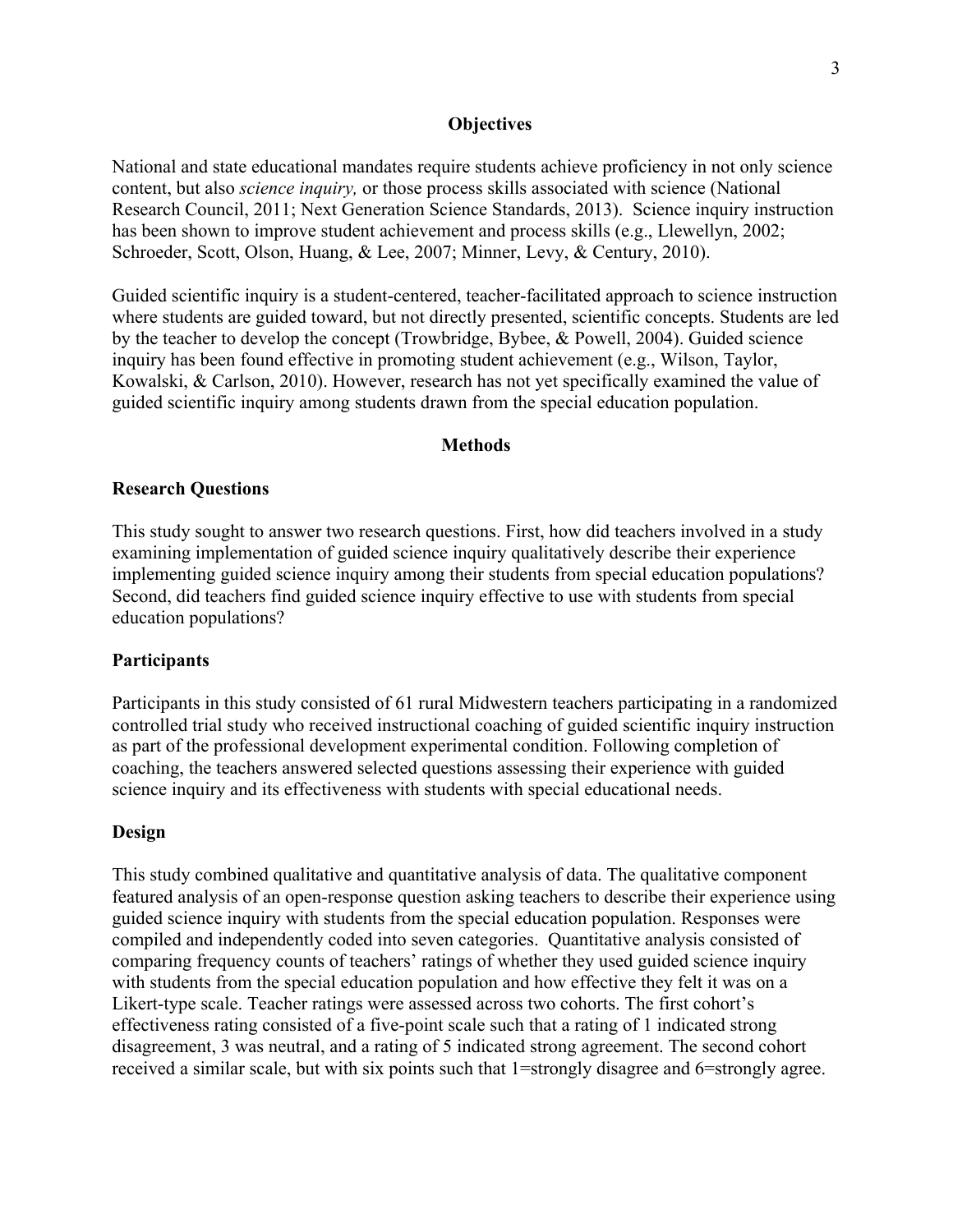The first cohort's ratings were then weighted using the formula

$$
Y=1.25x-.25
$$

This formula converted the boundaries of their ratings to allow for comparisons across cohorts, such that 1=strongly disagree, 3.5=neutral, and 6=strongly agree. Both cohort ratings were then combined to provide an overall rating of the effectiveness of guided science inquiry with students from a special education population.

# **Results**

Among the 61 participating teachers, 48 (78.7%) reported using guided science inquiry with students from special education populations. Among those teachers who used guided science inquiry with students from special education populations, 42 (87.5%) reported it was effective in meeting the students' learning needs (Table 1).

Teachers' qualitative responses were analyzed and fell into seven categories (Table 1).

- Teachers discussed the "hands-on" approach to guided science inquiry and said it led to better understanding of the science concepts being taught; that is, the approach better aligns with how students learn.
- Guided science inquiry appeared to allow students with special education needs to be included in a way that traditional lecture-based instruction did not.
- There was evidence that the level of student participation in guided science inquiry lessons was higher than traditional lecture-based instruction.
- One reason for the increased inclusion and engagement appeared to be the fact that guided science inquiry allowed students to each work at their own level *during* instruction.
- Even though not all teachers could quite identify what about guided science inquiry worked for this population, there were several who made comments suggesting that in general, guided science inquiry was better than traditional instruction for students with special education needs.
- Another theme that emerged centered on guided science inquiry being positive for students with special education needs, but only when it was used with some adaptation.
- Finally, the only negative perspectives expressed were opinions that the inquiry process lacked sufficient structure for some of their students with special education needs.

#### **Discussion**

Looking through the comments, it became clear that most teachers believed guided science inquiry was a good, if not better, fit for students with special educational needs than traditional instruction. The primary complaint was the general lack of structure associated with guided science inquiry. However, several teachers noted that with some adaptation, guided science inquiry was just as effective with their students with special education needs.

The results suggest that guided science inquiry instruction can be effectively implemented with students from the special education population. The majority of teacher responses suggested that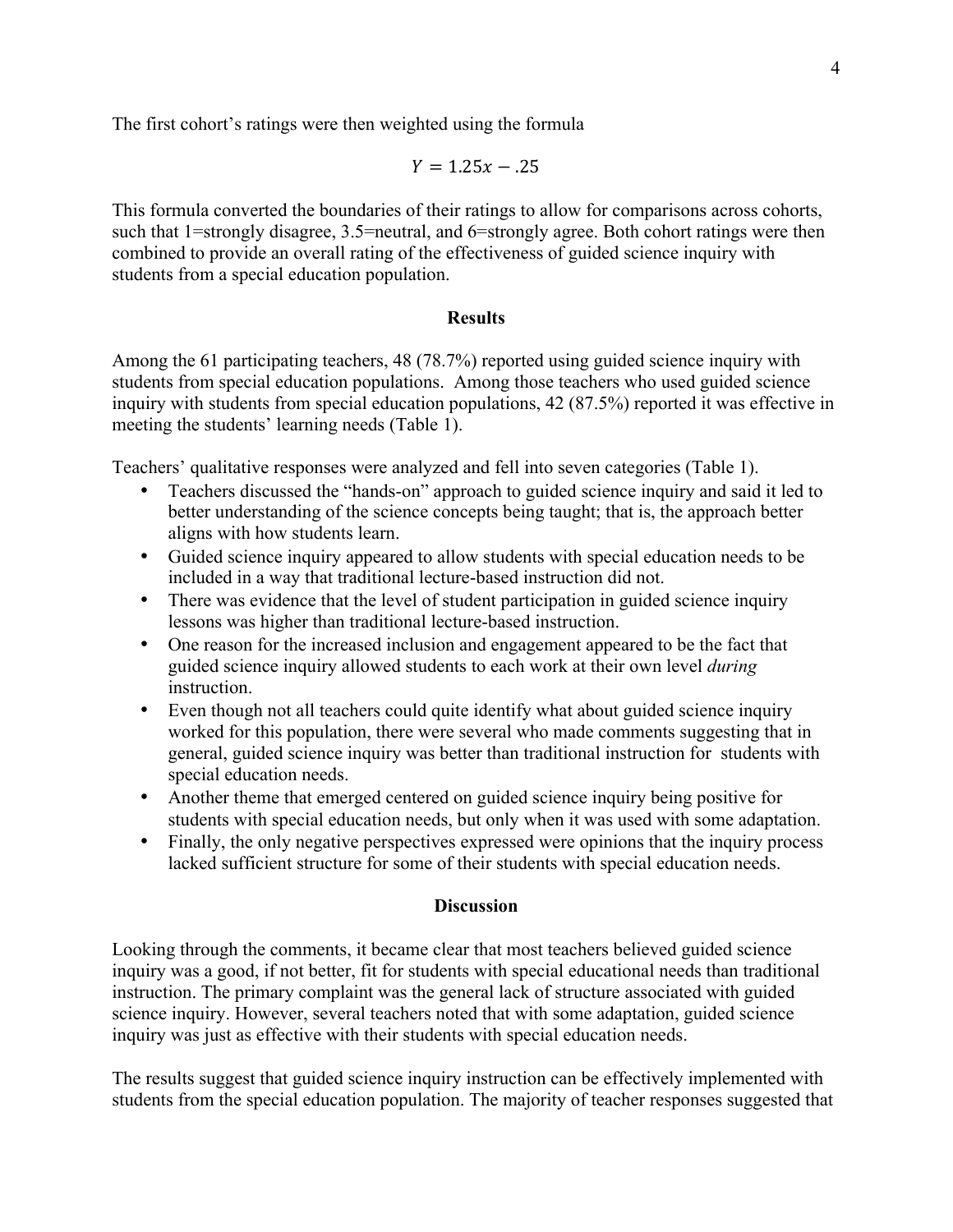a guided science inquiry approach provides these students with greater understanding, inclusion, and engagement with their science lessons than do traditional instructional methods. Guided science inquiry's flexibility allows for differentiated instruction. Limited concerns with the approach reported for these students included a need to adapt instruction in order to meet their needs and difficulties among students grasping its occasionally abstract structure.

## **Future Directions**

Future studies could use student outcomes to examine the effectiveness of guided science inquiry instruction, possibly comparing group differences between general and special education populations. As well, this study did not specifically address subpopulations within the much broader "special education" category. Future studies might wish to assess the utility of guided science inquiry among target groups such as students with attentional deficits and related challenges.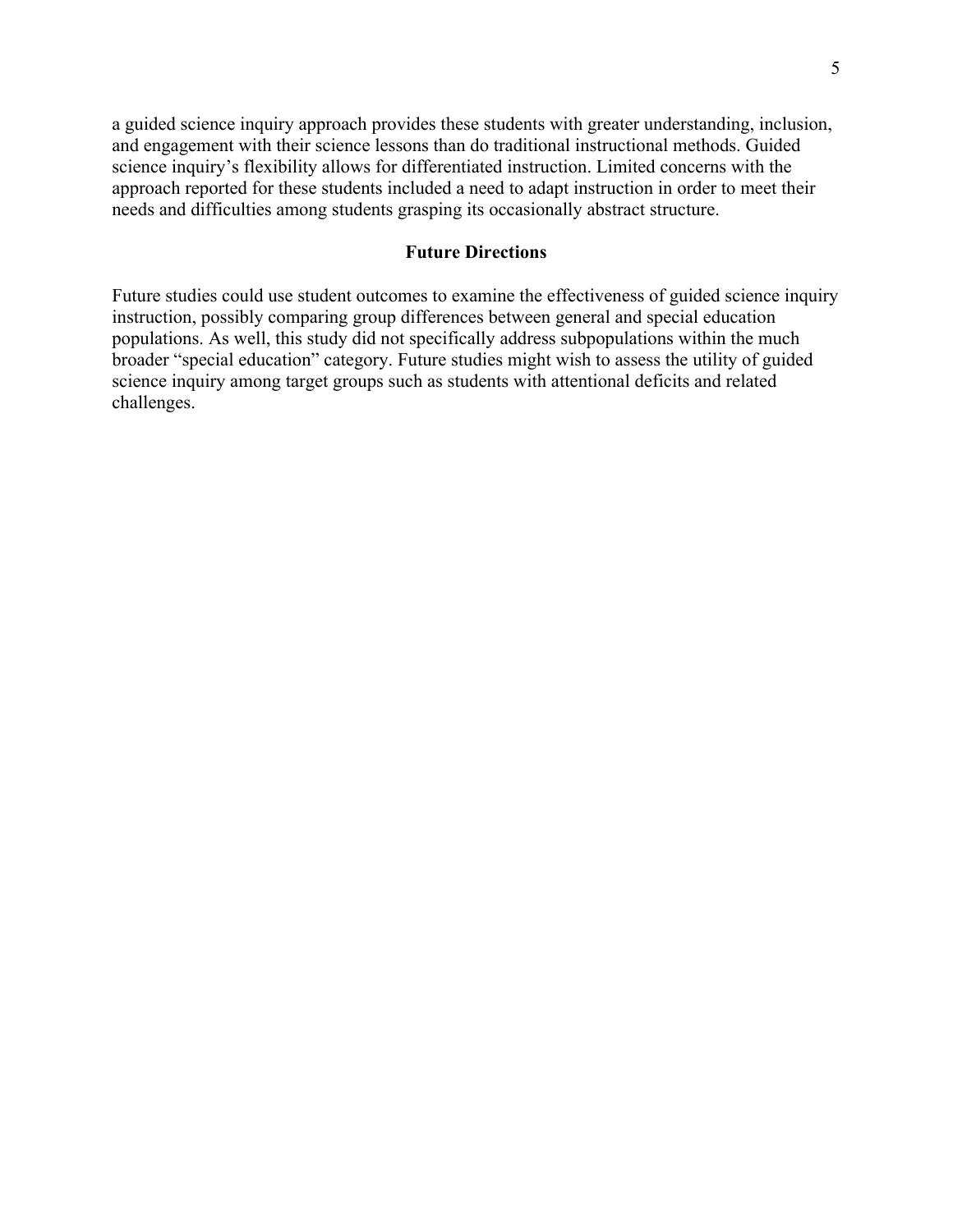#### References

- Llewellyn, D. (2002). *Inquiry within: Implementing inquiry-based science standards.* Thousand Oaks, CA: Corwin Press, Inc.
- Minner, D., Levy, A., Century, J. (2010). Inquiry-based science instruction—what is it and does it matter? Results from a research synthesis years 1984 – 2002. *Journal of Research in Science Teaching, 47,* 474 – 496. doi: 10.1002/tea.20347
- National Research Council (NRC). (2011). *A framework for K-12 science education: practices, crosscutting concepts, and core ideas*. National Academies Press. Retrieved from http://www.nap.edu/catalog.php?record\_id=13165.
- Next Generation Science Standards (NGSS). (2013). Washington DC: Achieve. Retrieved from www.nextgenscience.org.
- Schroeder, C. M., Scott, T. P., Tolson, H., Huang, T.-Y., & Lee, Y.-H. (2007). A Meta-analysis of national research: Effects of teaching strategies on student achievement in science in the United States. *Journal of Research in Science Teaching, 44*(10), 1436 - 1460. doi: 10.1002/tea.20212
- Trowbridge, L. W., Bybee, R. W., & Powell, J. C. (2004). *Teaching secondary science: Strategies for developing scientific literacy*. Upper Saddle River, NJ: Prentice Hall.
- Wilson, C., Taylor, J., Kowalski, S. M. & Carlson., J. (2010). The relative effects of equity of inquiry-based and commonplace science teaching on students' knowledge, reasoning, and argumentation. *Journal of Research in Science Teaching, 47,* 276 – 301. doi: 10.1002/tea.20329